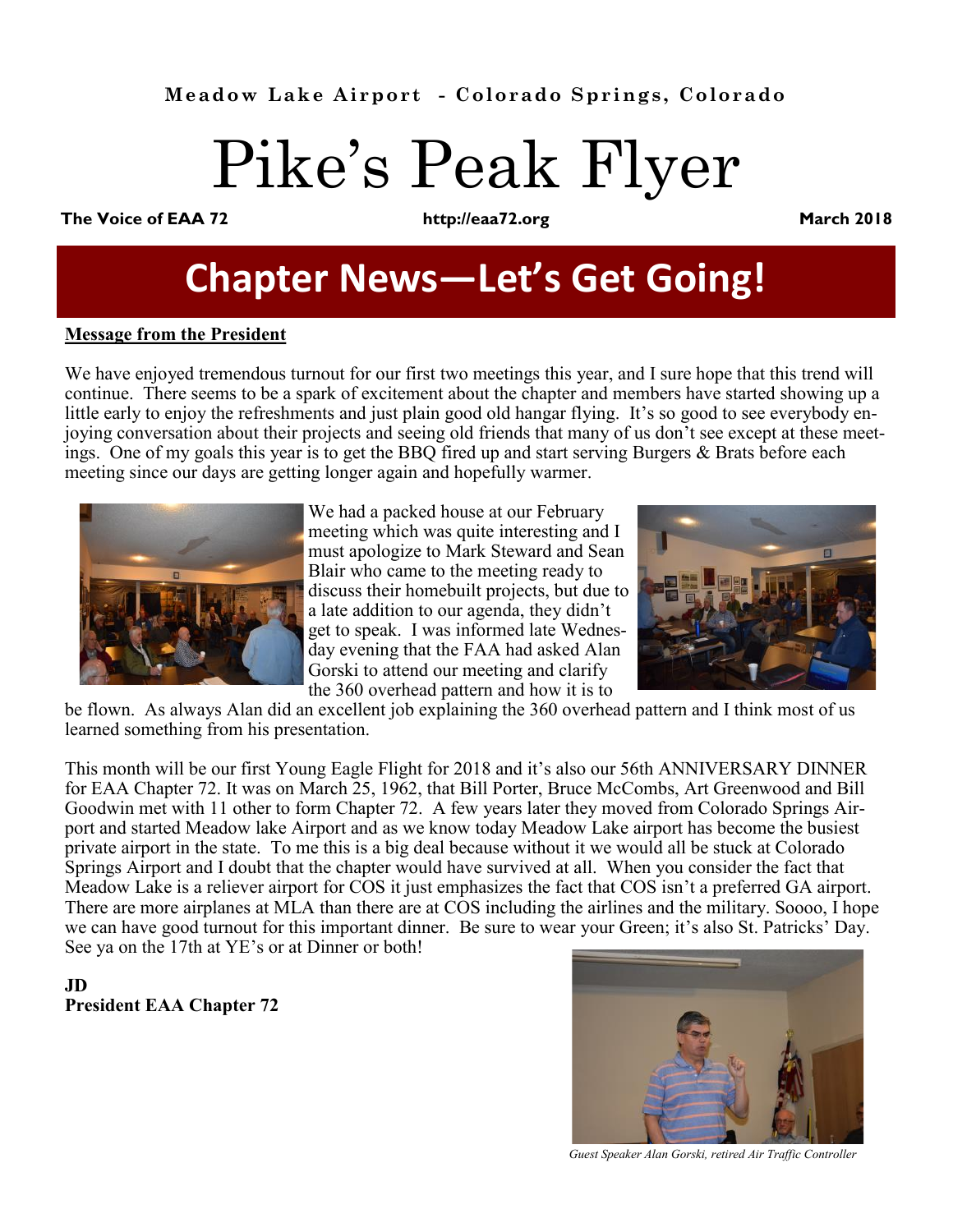#### **Photo's from the Feb 2018 Meeting**



Darrel Fisher gave an excellent presentation on pitot-static systems

#### Gary Leake gave an excellent presentation on his self-designed airplane project





EAA chapter 72 members socializing and discussing hangar flying topics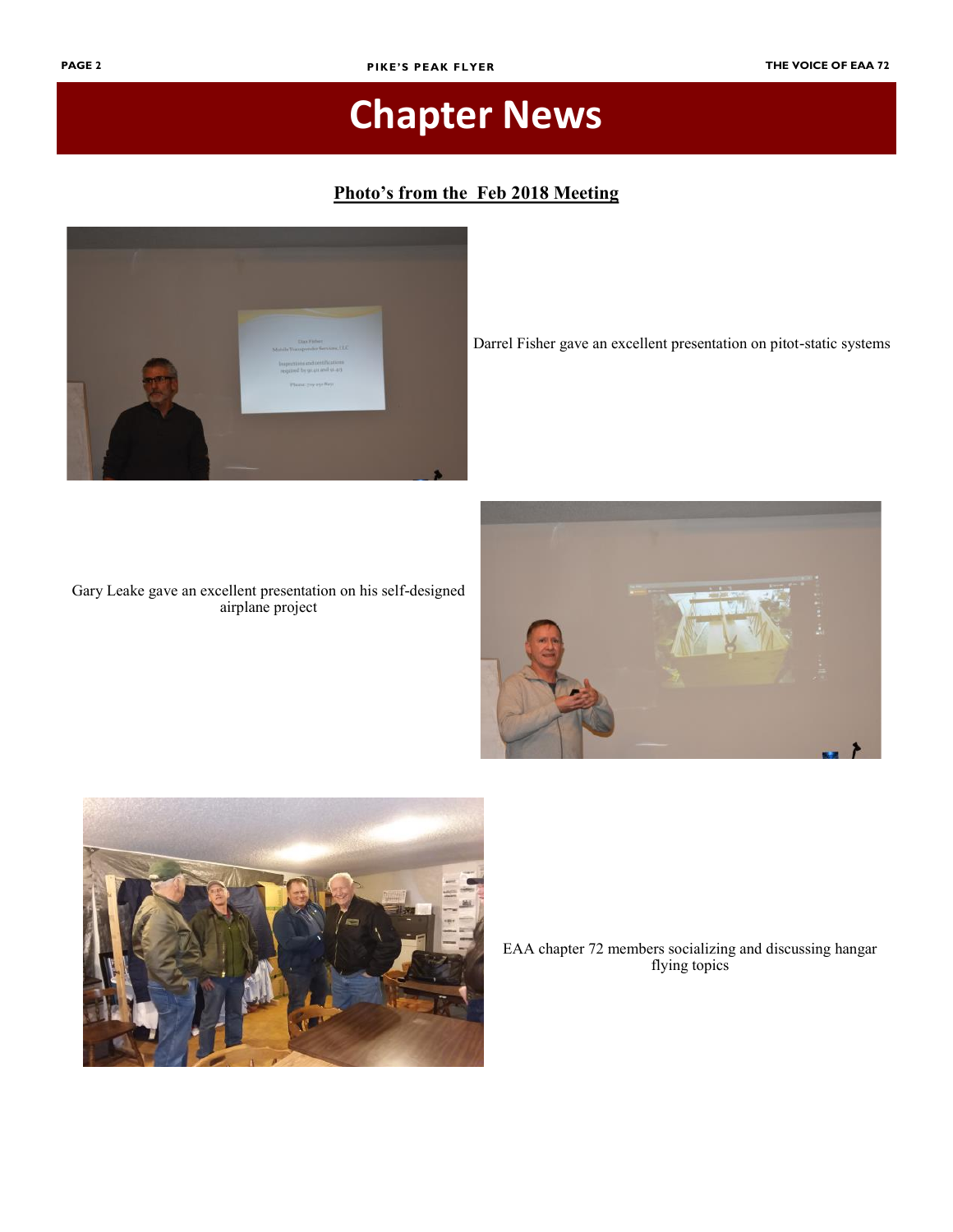#### **How Do You Use Your GA Airplane?**

I'm always looking for ways to make use of General Aviation airplanes. Actually I'm looking for any excuse to fly. This story happened in California many years ago. I was working for McDonnell Douglas and we were preparing to deliver a used MD-80 to Muse Air. (The airline didn't stay in business long because Southwest drove them out of the competition at Love Field in Dallas.)

The MD-80 was positioned at Van Nuys Airport for a paint job and minor interior work. We worked over the weekend to meet our delivery schedule. Ron was one of the mechanics in our group and he had a beautiful Fairchild 24 that he had just restored. He offered to fly himself and 3 of us to Van Nuys from Long Beach on Saturday so we could deliver the MD-80 to our customer that afternoon. As we were pre-flighting the MD-80 for



delivery, we discovered we needed a door actuator. Our normal procedure would be to call the plant in Long Beach, order the part, and wait until it arrived by ground courier. It was Saturday, mid-day, and traffic from Van Nuys to Long Beach would have cost too much time. Ron and I flew his Fairchild to Long Beach. As we taxied into the plant, a security guard greeted us with a smile, handed us the actuator, and waved us out the gate with the much-needed part. We flew back to Van Nuys, installed the actuator, and delivered the MD-80 on time that afternoon to Muse Air and they were on their way to Dallas. Mission accomplished, except for getting permission from the plant to use a GA airplane. They warned us of all the trouble we would cause if an accident occurred because we were not using company (Union) transportation for all the work we did that day. I agree, it could have been a catastrophe, but we were both commercial pilots and we like getting things done and done on time. GA provided a solution and we had a great experience delivering an airplane on time that day. Too bad the legal beagles in big corporations try to ruin it all. We may have been young and invincible then. We believed in the philosophy to bypass the permission and ask for forgiveness later.

**Randy Loyd, A&P, DAR, Commercial Instrument SEL, MEL Chapter 72 Newsletter Editor**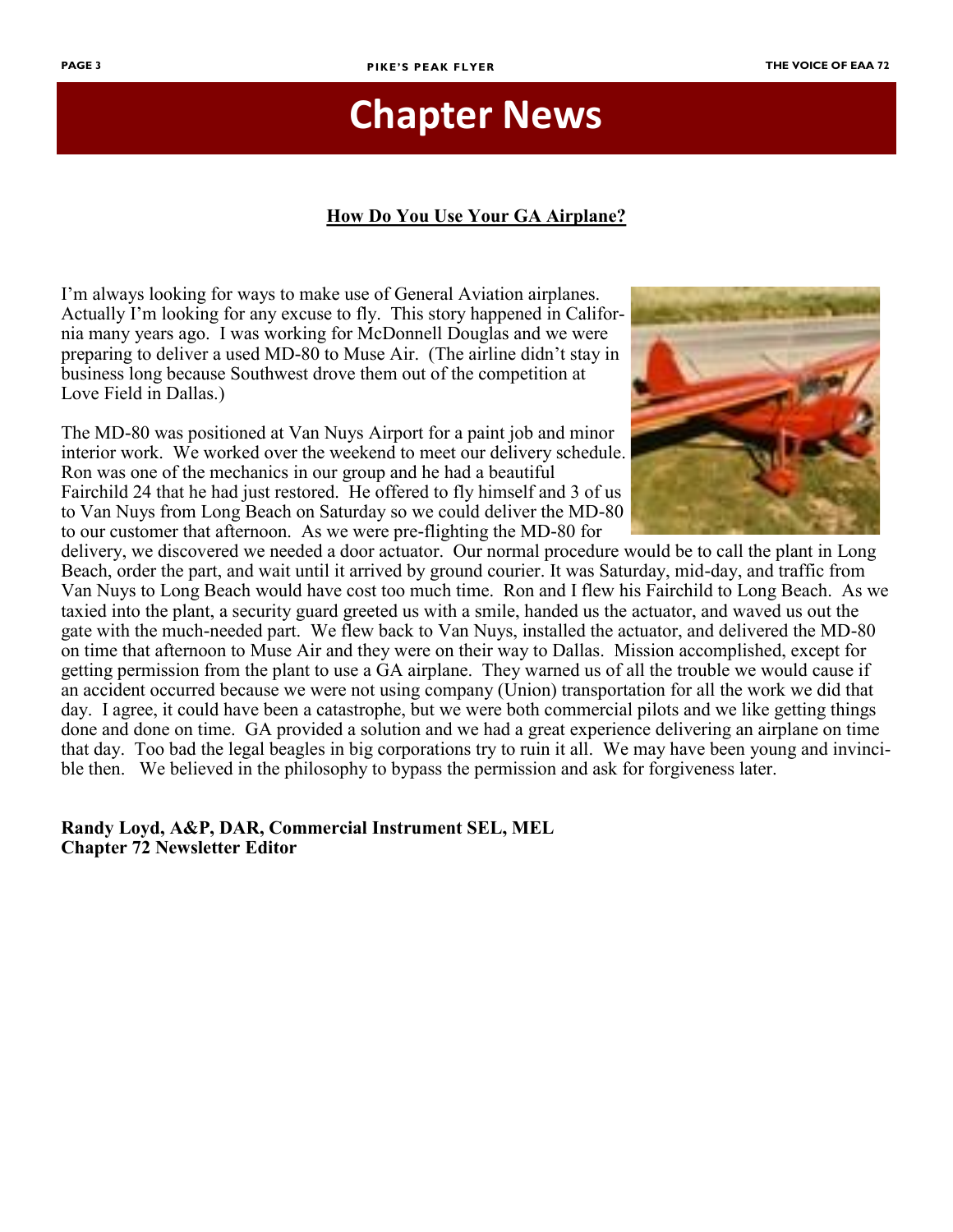#### **Young Eagles**

At our March board meeting, we discussed the Young Eagles Program and the plans for the upcoming Young Eagle flights to be held by our chapter on March 17, 2018. One of the board members brought up a significant safety concern, that being, how we conduct Young Eagle flights. He had overheard two Young Eagles talking about their experience on their introductory flights. One was telling the other about the loop they had performed and how awesome it was.



Ladies and Gentlemen, we cannot be performing aerobatics on EAA sponsored Young Eagle flights. If a Young Eagle requests such maneuvers, please explain that the purpose of these flights is for an introductory exposure to flying, without aerobatics. In other words, no pitch greater than 30 degrees, no bank greater than 60 degrees, etc.

These teen-agers like to share their experiences and will talk, and we want them to do that but don't give them experiences that go beyond the scope of our EAA guidelines. Save those flights for another day, another time, outside of Young Eagle sponsored events. If we cannot adhere to these guidelines then we will have to suspend the Young Eagles Program and none of us want that.

Thank you.

Board Member Staff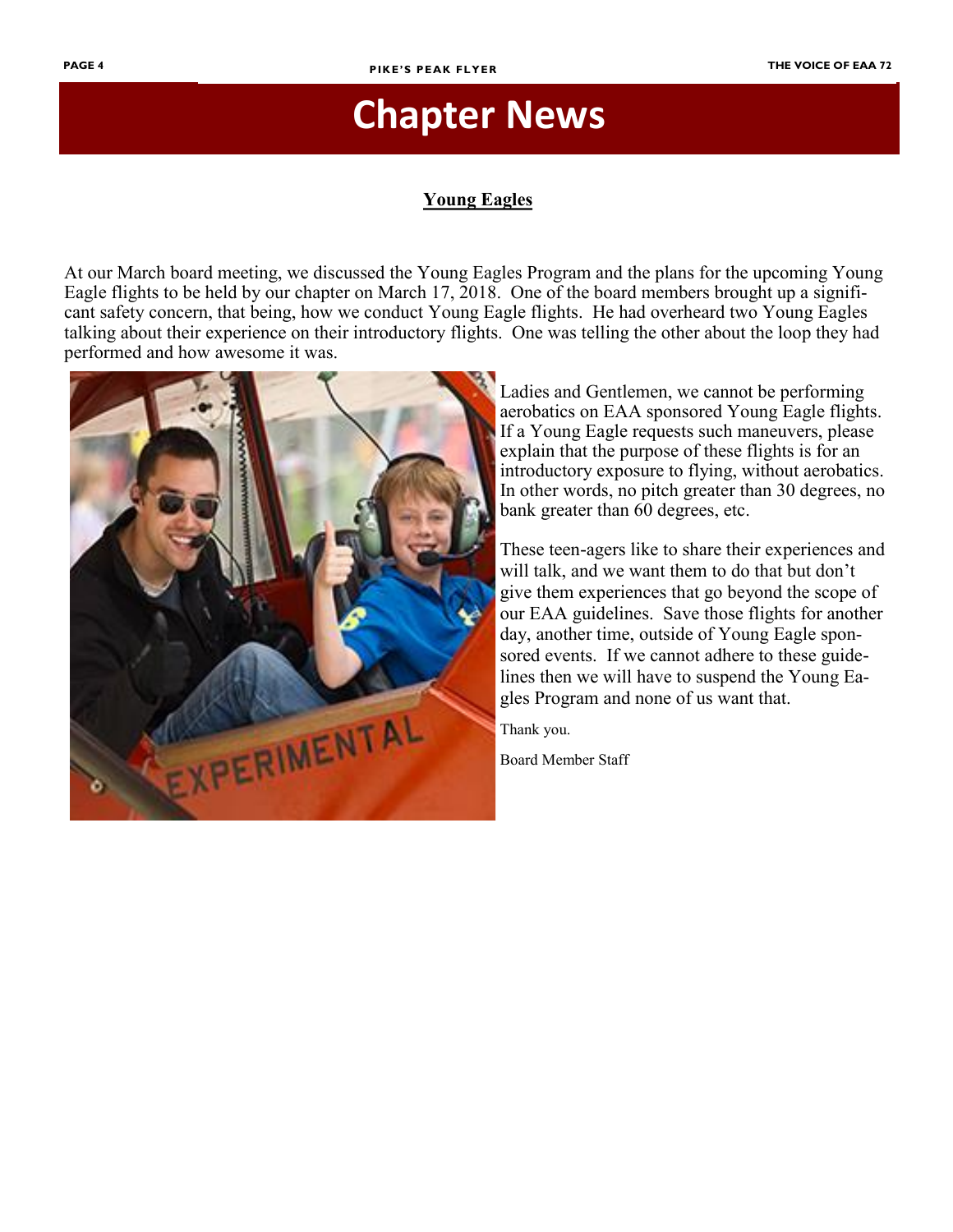#### **Wanted**

I'm a private pilot renting out of Meadow Lake who is in the market for an airplane. I'm interested in either purchasing a good starter plane, or finding an owner who doesn't necessarily want to sell but doesn't fly enough and is willing to set up some sort of lease agreement. I missed February's EAA meeting to ask for leads/announce that I am in the market and will miss March's meeting too traveling for work.

Some basic parameters I'm looking for in a purchase are up to 4 seats, up to 180hp (though I think 160hp max would better fit my bill), fixed gear and prop. A good starter plane, in a nutshell. As far as avionics and other features, it really depends on the airplane. For the lease type agreement, I am open for more plane than what is above (but not too much more).

If you know anyone at the field who fits either of these bills, and wouldn't mind passing my info along or passing theirs along to me I would greatly appreciate it. Also, if there is anywhere at the airport that has a "Classifieds" bulletin board or something along those lines, please let me know.

Thank you for your help! Blue skies,

Eli Morris [eli@findyourleftseat.com](mailto:eli@findyourleftseat.com) (704)654-7399

#### **Need Help**

Hi, I attended most of the meeting last night but was unable to stay until the end to meet the person in charge. I finished building a Zenith STOL 750 a couple years ago and had it test flown several times over the runway. Then I started taking flight lessons but took ill not too long after that. I have been trying to sell the plane but I don't have enough data on it to answer those interested. I need someone to fly the plane long enough to find fuel usage, cruise speed and what gear best to cruise in. I have installed a Yamaha FJR 1300 cc engine that still has a functional transmission. The engine runs great and the plane comes off the ground at 45MPH. Without enough lessons I do not have the flying instincts to be safe at flying the plane. Could anyone in your club be willing to help me out? From the meeting last night I learned that you have a newsletter that maybe you could put this note in.

My name is Errol Kobilan and I live in Black Forest and my numbers are: cell 719-510-3815 home 719-999-8313 Any help would really be appreciated. Thank you.

#### **Announcement**

Some of us are planning to attend the Sun N Fun Fly-in at Lakeland, FL. It is to be held April 10-15, 2018. Perhaps we'll see you there.

Randy Loyd Chap. 72 Newsletter Editor (719) 331-2169 mobile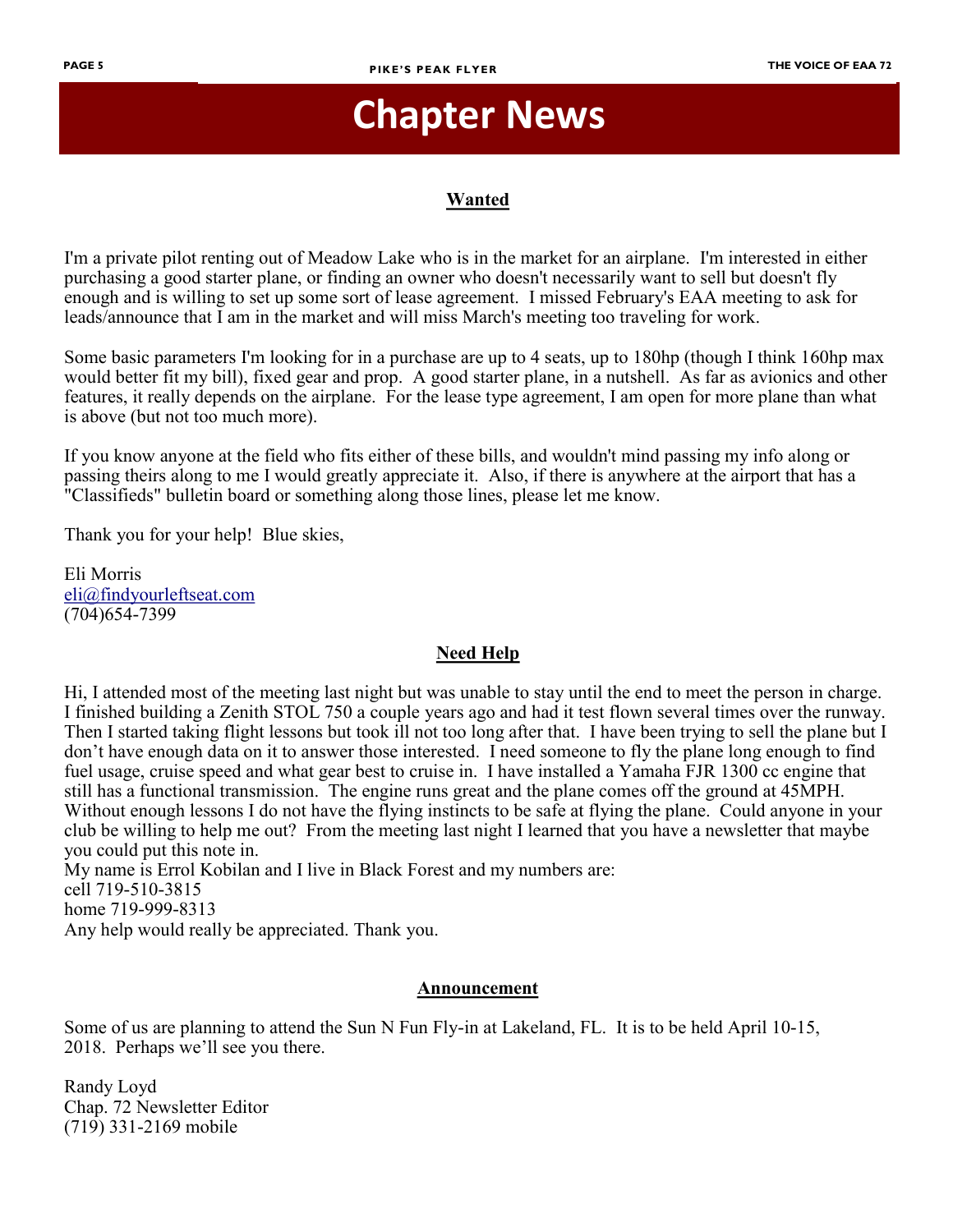### Chapter Financials

|                                        | Feb 28, 18 |
|----------------------------------------|------------|
| <b>ASSETS</b>                          |            |
| <b>Current Assets</b>                  |            |
| Checking/Savings                       |            |
| <b>ENT Fed Credit Union - Checking</b> | 7,925.66   |
| <b>ENT Fed Credit Union - Savings</b>  | 25.00      |
| Farmers State Bank - Savings           | 726.34     |
| <b>Petty Cash</b>                      | 65.50      |
| <b>Total Checking/Savings</b>          | 8.742.50   |
| <b>Total Current Assets</b>            | 8.742.50   |
| <b>TOTAL ASSETS</b>                    | 8,742.50   |
| <b>LIABILITIES &amp; EQUITY</b>        |            |
| Equity                                 |            |
| <b>Unrestricted Net Assets</b>         | 7.735.95   |
| Net Income                             | 1.006.55   |
| <b>Total Equity</b>                    | 8742.50    |
| <b>TOTAL LIABILITIES &amp; EQUITY</b>  | 8742.50    |

Prepared and submitted by Sandy Martin

### *Thank you for supporting these EAA Chapter 72 members!*



### Chapter Meeting

**Date:** March 17, 2018, Saturday

**Time:** 6:30 PM Arrive, 7:00 PM Meeting

#### **Program:**

The 56th anniversary for chapter 72. We will have a spaghetti dinner to celebrate with wives and significant others invited. Please RSVP to Esther Smith by Mar. 15.

(719) 637—0876, esthersmith@juno.com



*Jerome Limoge, M.D. Senior Aviation Medical Examiner*

2020 North Academy Blvd Suite 155 Colorado Springs, CO

(719) 659-0988 (719) 527-0196 fax

### **Natalie Mielke Notary**

American Aviation, Inc. Phone(719) 683-2547 Friday / Saturday Cell (719) 271-3552 FREE for customers located at the airport